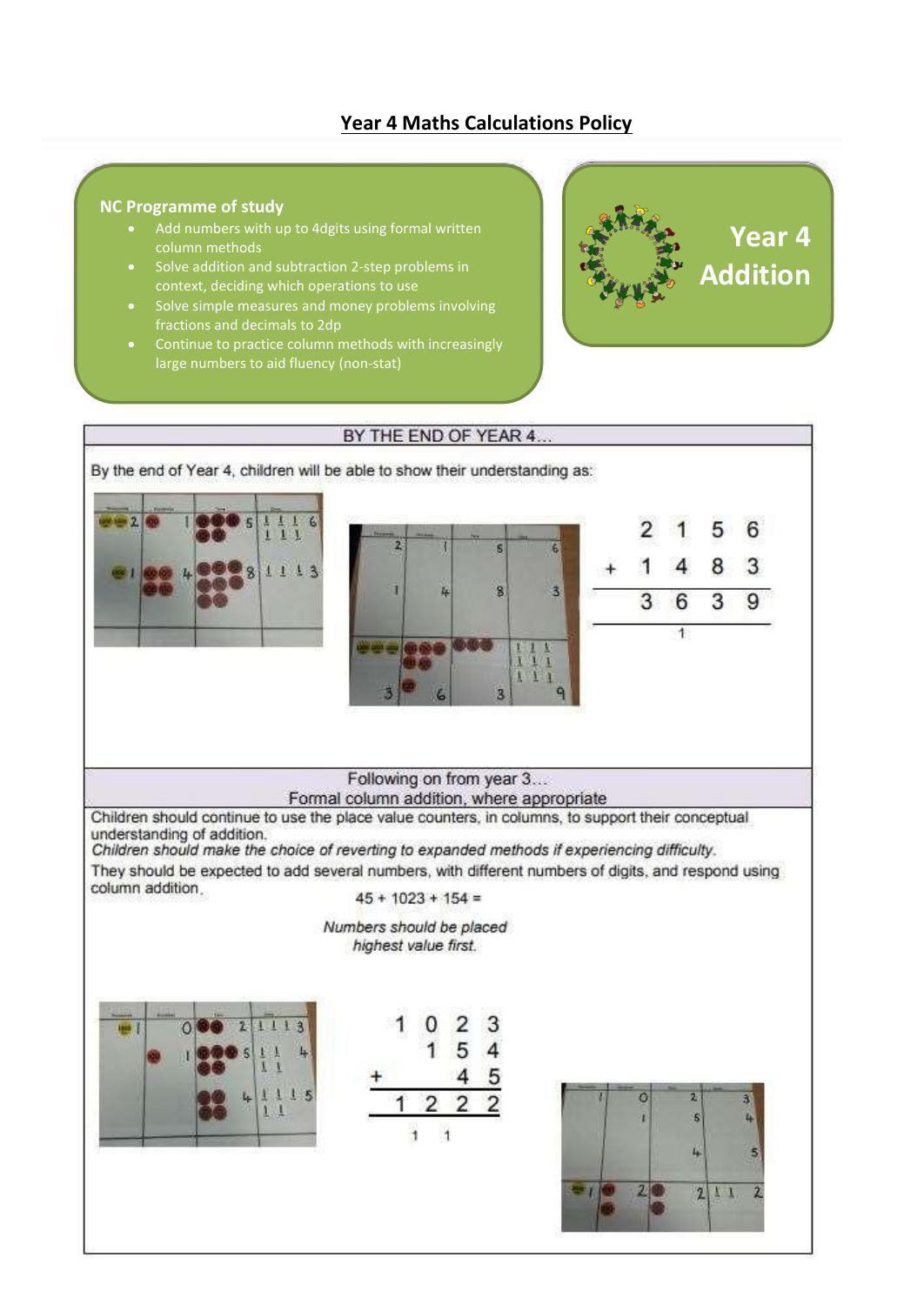## Apply understanding of addition in other contexts involving decimals

Use other practical resources such as coins (£1, 10p, 1p) and masses (100g, 10g, 1g) when adding in the context of measures (to 2 d.p.) Encourage children to explain their thinking in terms of the practical equipment, continuing to make use of the grid where appropriate.

Relate 'H' to pounds/100 pence; 'T' to 10 pence; 'O' to 1 pence.

Emphasise keeping the decimal points 'in a straight line'.

Children should make the choice of reverting to expanded methods if experiencing difficulty.



| $£2.45 + £1.46$ |  |  |
|-----------------|--|--|
|                 |  |  |



4 6



|        | ī<br>с |   | 95<br>v | 호<br>C      |
|--------|--------|---|---------|-------------|
| r<br>œ |        | w | - 1     | 5<br>v<br>7 |
|        |        |   | ÷       | it is       |
|        |        |   |         |             |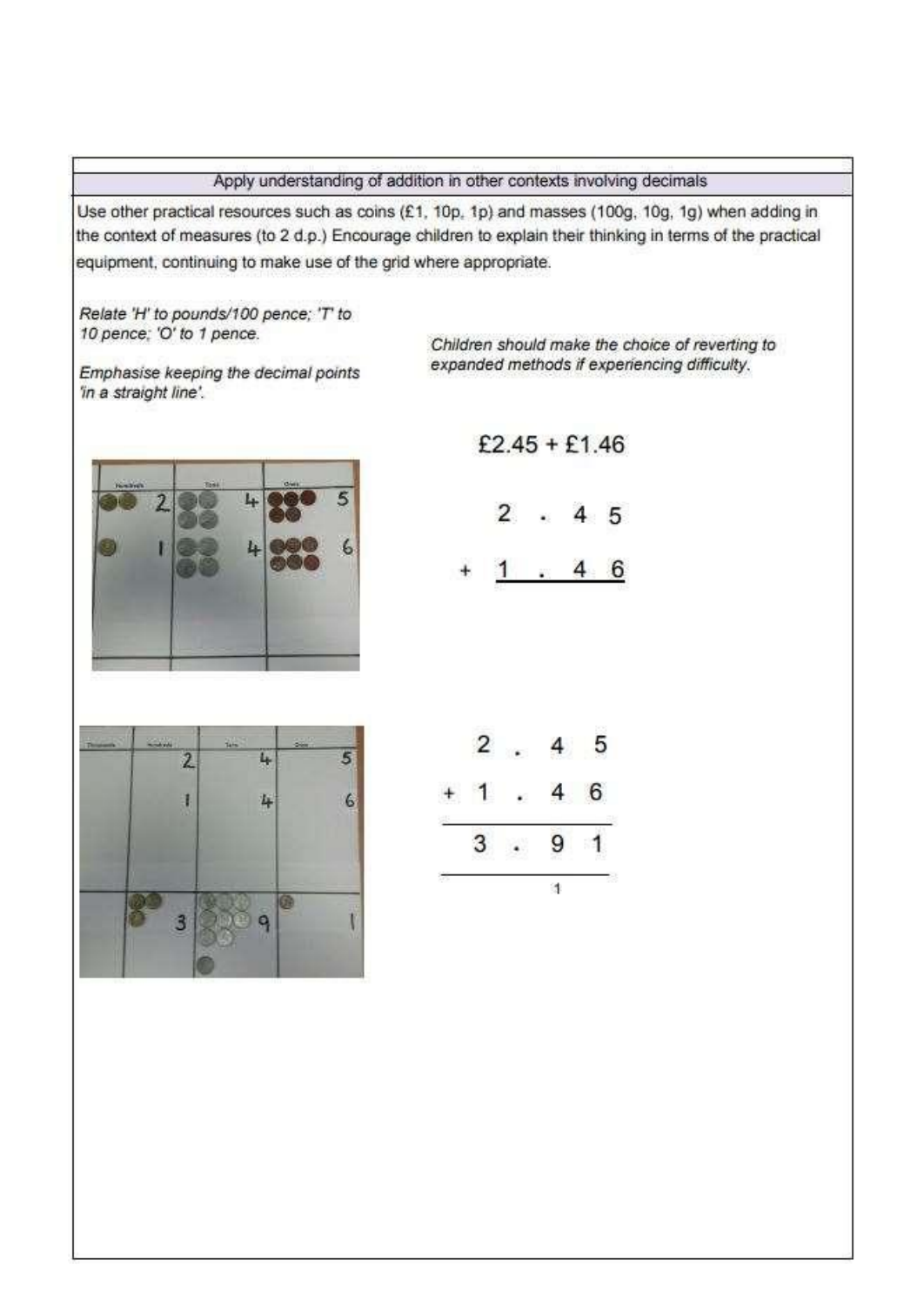### **NC Programme of study**

- Subtract numbers up to 4dgits using formal written column methods
- Solve addition and subtraction 2 -step problems in context, deciding which operations to use
- Solve simple measures and money problems involving fractions and decimals to 2dp



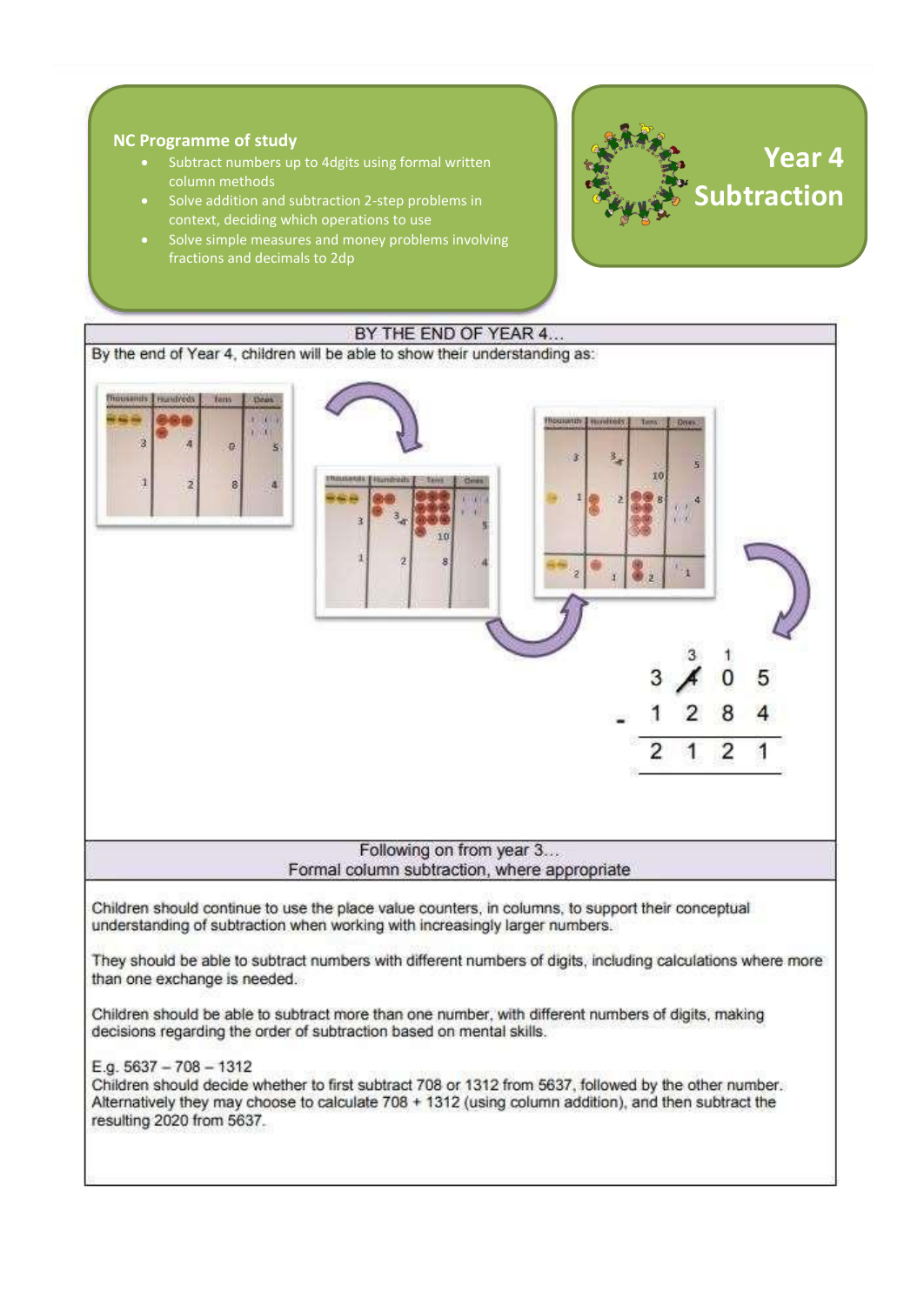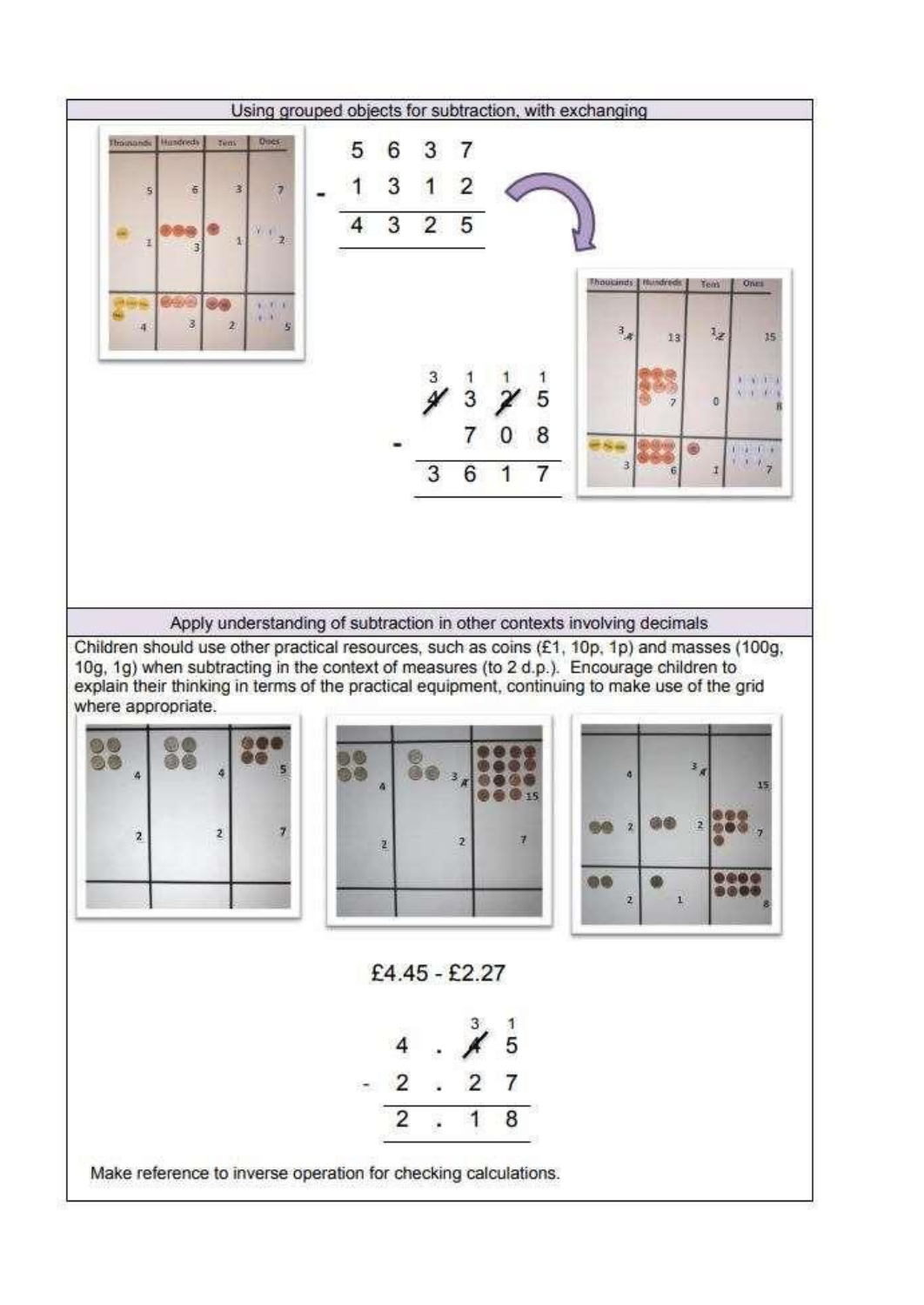# **NC Programme of study**

- Recall and use multiplication and division facts for the tables up to 12x12
- Multiply 2 and 3 digit numbers by a 1 digit number using formal written layout
- Solve problems involving multiplication and adding. Use distributive law to multiply 2 digit x 1 digit numbers and harder correspondence

# **Year 4 Multiplication**

|                             | By the end of Year 4, children will be able to show their understanding as:                                                                    |                          |   |   |   |   |   |                                                                         |   |   |                |
|-----------------------------|------------------------------------------------------------------------------------------------------------------------------------------------|--------------------------|---|---|---|---|---|-------------------------------------------------------------------------|---|---|----------------|
|                             |                                                                                                                                                |                          |   |   |   |   |   |                                                                         |   |   |                |
|                             |                                                                                                                                                |                          |   |   | x |   |   |                                                                         |   |   |                |
|                             | Compact column written<br>method for multiplication                                                                                            |                          |   |   | 2 | 3 | 9 |                                                                         |   |   |                |
|                             |                                                                                                                                                |                          |   |   |   | 2 |   |                                                                         |   |   |                |
|                             | Expanded column method for multiplication (TO x O)                                                                                             | Following on from Year 3 |   |   |   |   |   |                                                                         |   |   |                |
|                             |                                                                                                                                                |                          | 3 | 6 |   |   |   | The expanded column method for                                          |   |   |                |
|                             |                                                                                                                                                | x                        |   |   |   |   |   | multiplication should be introduced<br>alongside times table toolboxes. |   |   |                |
|                             |                                                                                                                                                |                          |   |   |   |   |   |                                                                         |   |   |                |
| 新世                          |                                                                                                                                                |                          |   |   |   |   |   |                                                                         |   |   |                |
| 병족<br>œ                     |                                                                                                                                                | 2                        | 5 |   |   |   |   |                                                                         |   |   |                |
| n.                          | Model the expanded column method, paying particular attention to the value of the digits                                                       |                          |   |   |   |   |   |                                                                         |   |   |                |
| involved.                   |                                                                                                                                                |                          |   |   |   |   |   |                                                                         |   |   |                |
|                             |                                                                                                                                                |                          |   |   |   |   |   |                                                                         |   |   |                |
|                             | Compact column method for multiplication (TO x O)                                                                                              |                          |   |   |   |   |   |                                                                         |   |   |                |
|                             |                                                                                                                                                |                          |   |   |   |   |   |                                                                         |   |   |                |
|                             |                                                                                                                                                |                          |   |   |   |   |   |                                                                         |   |   |                |
|                             | Once confident with the expanded column method for multiplication, and<br>showing considerable conceptual understanding, children can progress |                          |   |   |   |   |   |                                                                         |   |   |                |
|                             | As at all earlier stages, this should be introduced alongside the previous                                                                     |                          |   |   |   |   |   |                                                                         | x |   |                |
| towards the compact method. | expanded method, enabling children to understand the positioning of<br>numbers, reducing the need to teach a 'process'.                        |                          |   |   |   |   |   |                                                                         | 2 | 5 | $\overline{2}$ |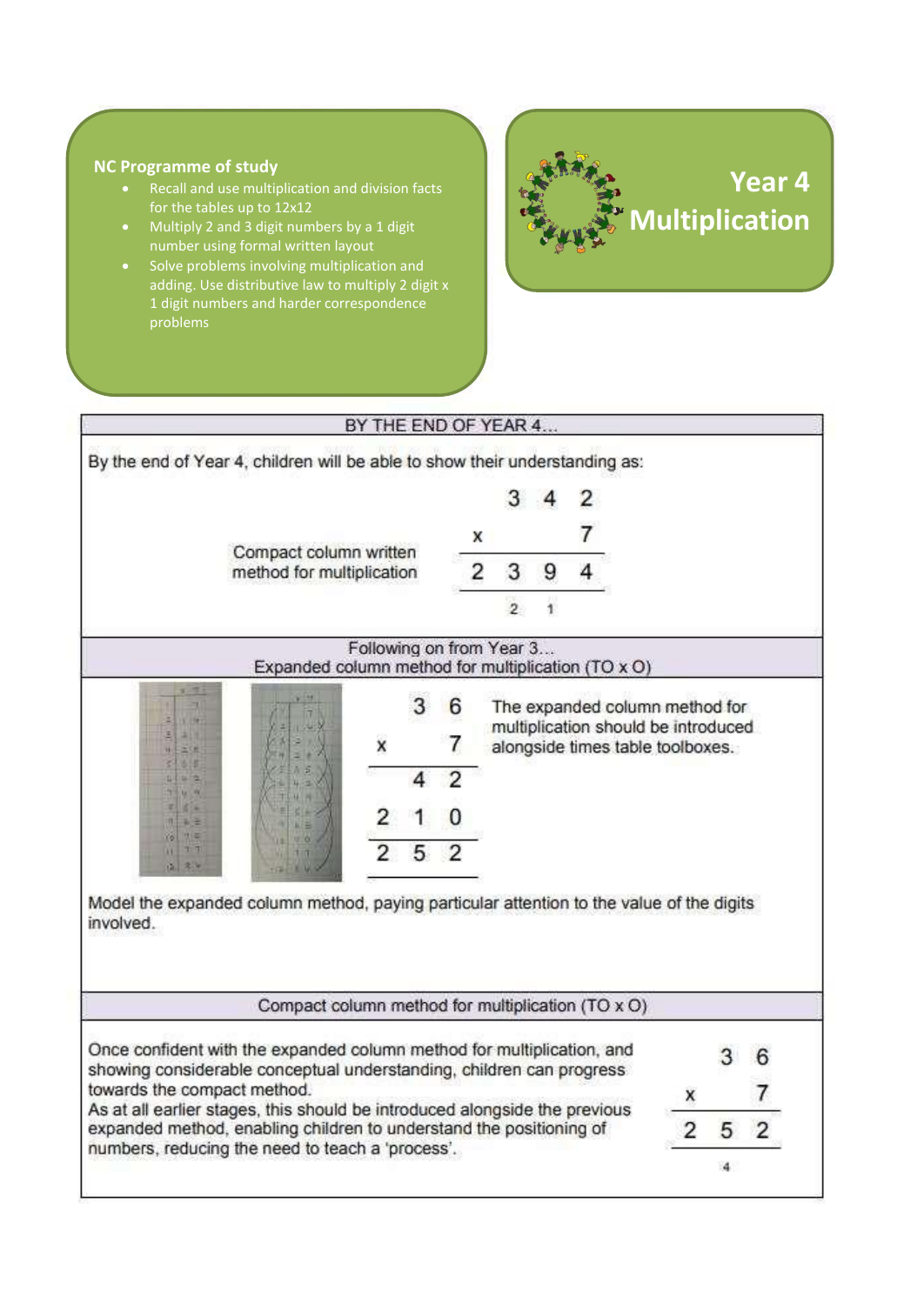|                   |   |   |   | Multiplying a three-digit number by a single digit number                                                                                                                                       |   |   |   |
|-------------------|---|---|---|-------------------------------------------------------------------------------------------------------------------------------------------------------------------------------------------------|---|---|---|
|                   |   |   |   | When increasing the size of the numbers being<br>multiplied, to HTO x O, children should make use of<br>known facts, toolboxes and their understanding of<br>multiplying numbers by 10 and 100. |   |   |   |
|                   |   |   |   |                                                                                                                                                                                                 |   |   |   |
| column method.    |   |   |   | The calculation should be modelled alongside, using the expanded                                                                                                                                | x |   | 6 |
|                   |   |   |   |                                                                                                                                                                                                 |   |   | 8 |
|                   |   |   |   | Children should be asked about the different parts of the calculation:<br>Where do we get 18 from? Which numbers were multiplied together                                                       |   |   | o |
| parts at the end? |   |   |   | to result in 240? Which method makes it easier to add the separate                                                                                                                              |   |   | O |
|                   |   |   |   |                                                                                                                                                                                                 |   | 5 | 8 |
|                   |   |   |   |                                                                                                                                                                                                 |   |   |   |
| x                 |   |   | 6 | Once conceptual understanding is embedded, shorten the written<br>form of the calculation using the formal compact multiplication method.                                                       |   |   |   |
|                   | 8 | 5 | 8 | Show the compact form alongside the expanded, for the same                                                                                                                                      |   |   |   |
|                   |   |   |   | calculation, and allow the children to decide for themselves where the                                                                                                                          |   |   |   |

Showing children a completed compact short multiplication recording and asking them to write it in expanded form, is an effective way of assessing understanding.

Solve practical problems where children need to scale up. Relate to known number facts, e.g. How tall would a 25cm sunflower be if it grew 6 times taller? (What toolbox is needed to support this calculation?)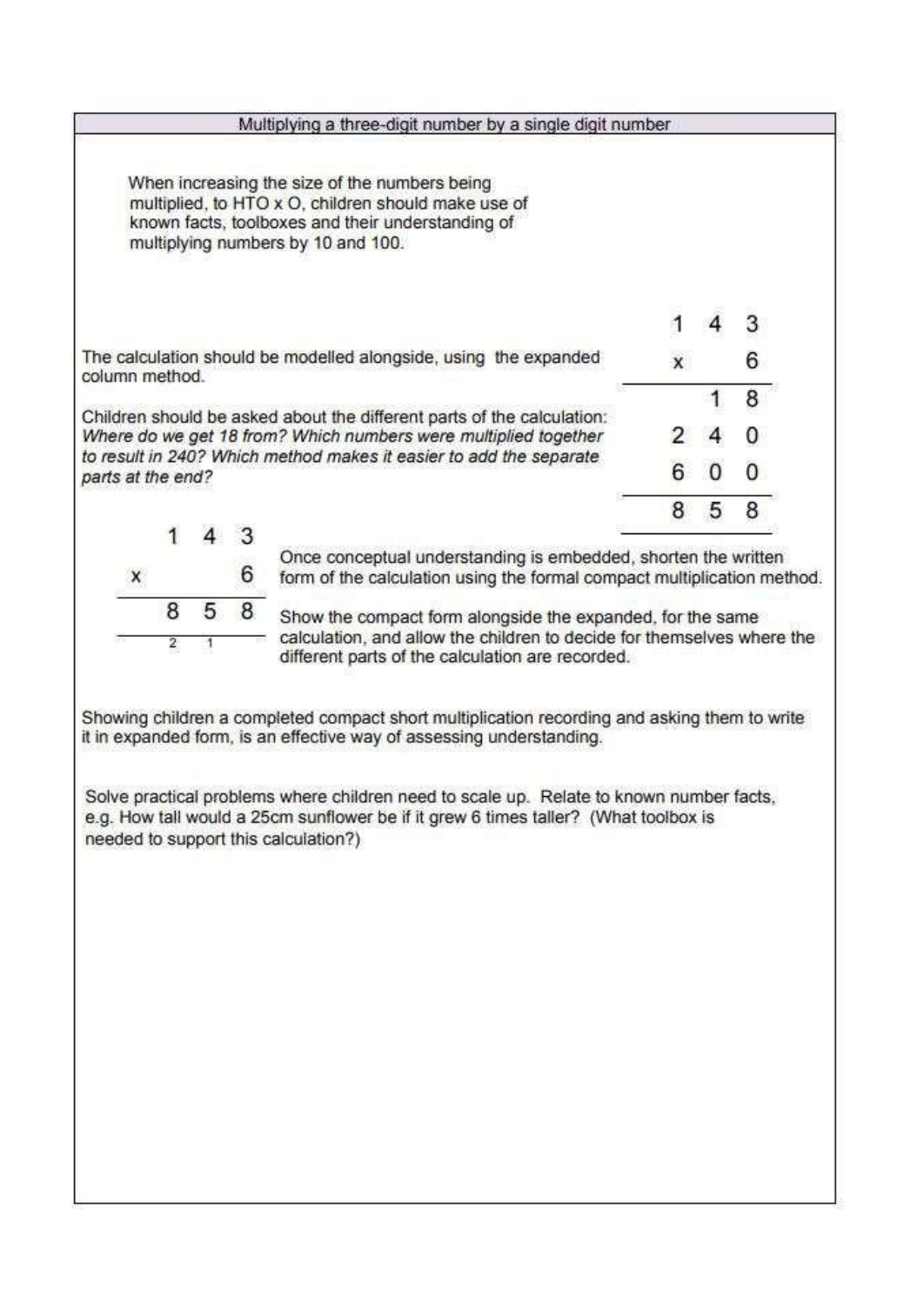#### **NC Programme of study**

- Recall and use multiplication and division facts for the tables up to 12x12
- Divide 2 and 3 digit numbers by a 1 digit number using formal written layout



# **Year 4 Division**